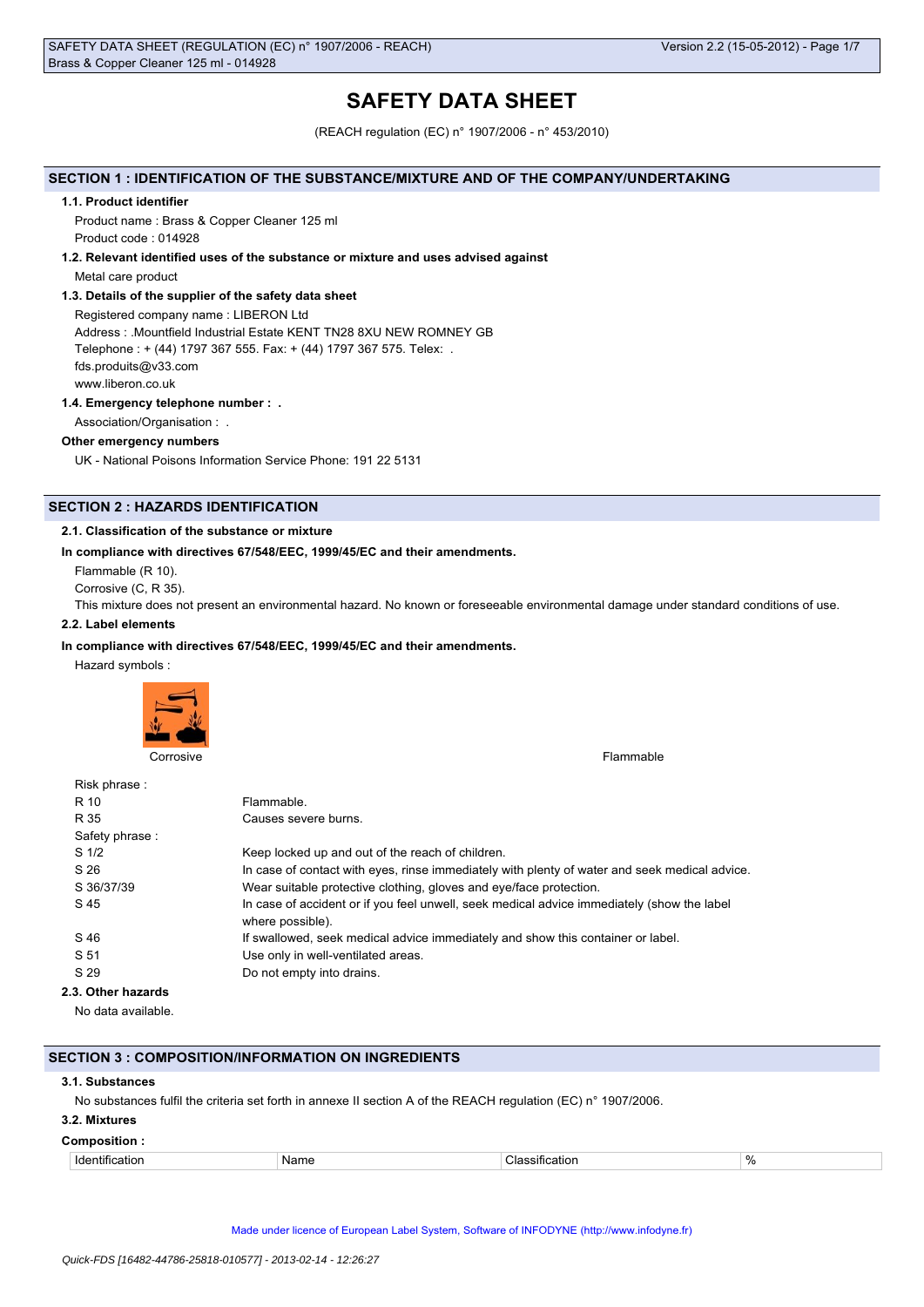## SAFETY DATA SHEET (REGULATION (EC) n° 1907/2006 - REACH) Brass & Copper Cleaner 125 ml - 0149

| $\frac{1}{2}$ as $\alpha$ Copper Ciearier TZJ IIII - 0 14920 |                           |                          |                       |
|--------------------------------------------------------------|---------------------------|--------------------------|-----------------------|
| CAS: 7631-86-9                                               | DIOXYDE DE SILICIUM       |                          | $10 \le x \% \le 25$  |
| INDEX: 603-002-00-5                                          | ETHANOL                   | GHS02, Dgr               | $10 \le x \% \le 25$  |
| CAS: 64-17-5                                                 |                           | F                        |                       |
| EC: 200-578-6                                                |                           | H:225                    |                       |
|                                                              |                           | R: 11                    |                       |
| INDEX: 015-011-00-6                                          | <b>PHOSPHORIC ACID %</b>  | GHS05, Dgr               | $2.5 \le x \% \le 10$ |
| CAS: 7664-38-2                                               |                           | С                        |                       |
| EC: 231-633-2                                                |                           | H:314.1B                 |                       |
|                                                              |                           | R: 34                    |                       |
| CAS: 68920-66-1                                              | FATTY ALCOHOL ETHOXYLATED | GHS07, GHS05, GHS09, Dgr | $0 \le x \% \le 2.5$  |
|                                                              |                           | Xn,N                     |                       |
|                                                              |                           | H:302-318-400            |                       |
|                                                              |                           | R: 41-50-22              |                       |

## **SECTION 4 : FIRST AID MEASURES**

As a general rule, in case of doubt or if symptoms persist, always call a doctor.

NEVER induce swallowing by an unconscious person.

## **4.1. Description of first aid measures**

#### **In the event of splashes or contact with eyes :**

Wash thoroughly with soft, clean water for 15 minutes holding the eyelids open.

Regardless of the initial state, refer the patient to an ophthalmologist and show him the label.

### **In the event of splashes or contact with skin :**

Remove any soiled or splashed clothing immediately.

Watch out for any remaining product between skin and clothing, watches, shoes, etc.

If the contaminated area is widespread and/or there is damage to the skin, a doctor must be consulted or the patient transferred to hospital.

#### **In the event of swallowing :**

Do not give the patient anything orally.

In the event of swallowing, if the quantity is small (no more than one mouthful), rinse the mouth with water and consult a doctor. Seek medical attention immediately, showing the label.

If swallowed accidentally, call a doctor to ascertain whether observation and hospital care will be necessary. Show the label.

## **4.2. Most important symptoms and effects, both acute and delayed**

#### No data available.

**4.3. Indication of any immediate medical attention and special treatment needed**

No data available.

## **SECTION 5 : FIREFIGHTING MEASURES**

#### Flammable.

Chemical powders, carbon dioxide and other extinguishing gas are suitable for small fires.

#### **5.1. Extinguishing media**

Keep packages near the fire cool, to prevent pressurised containers from bursting.

## **Suitable methods of extinction**

#### In the event of a fire, use :

- sprayed water or water mist
- water with AFFF (Aqueous Film Forming Foam) additive
- halon
- foam
- multipurpose ABC powder
- BC powder
- carbon dioxide (CO2)

Prevent the effluent of fire-fighting measures from entering drains or waterways.

## **Unsuitable methods of extinction**

- In the event of a fire, do not use :
- water jet

### **5.2. Special hazards arising from the substance or mixture**

A fire will often produce a thick black smoke. Exposure to decomposition products may be hazardous to health.

- Do not breathe in smoke.
- In the event of a fire, the following may be formed :
- carbon monoxide (CO)
- carbon dioxide (CO2)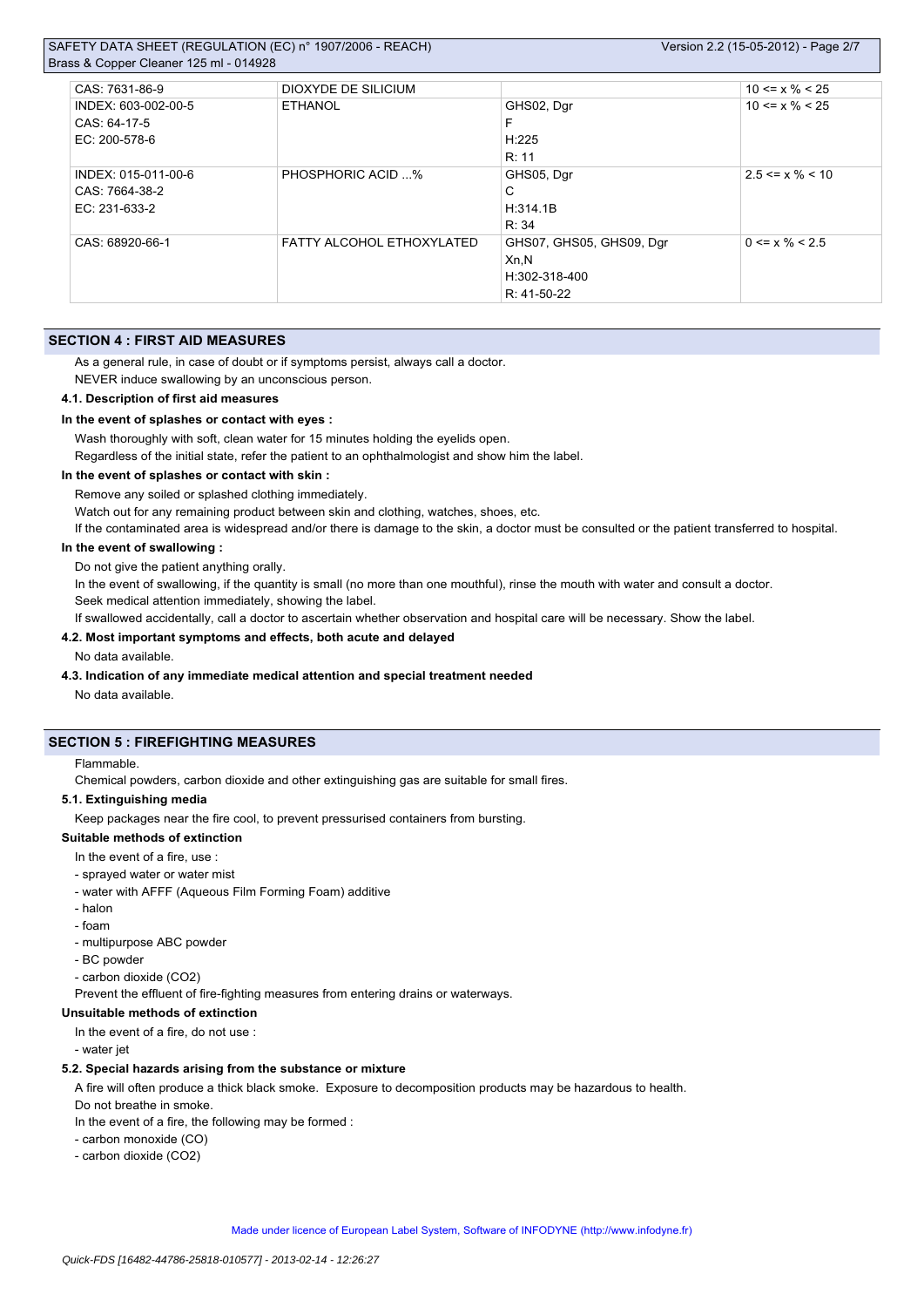## **5.3. Advice for firefighters**

Fire-fighting personnel are to be equipped with autonomous insulating breathing apparatus.

## **SECTION 6 : ACCIDENTAL RELEASE MEASURES**

#### **6.1. Personal precautions, protective equipment and emergency procedures**

Consult the safety measures listed under headings 7 and 8.

#### **For non fire-fighters**

Because of the organic solvents contained in the mixture, eliminate sources of ignition and ventilate the area. Avoid any contact with the skin and eyes.

#### **For fire-fighters**

Fire-fighters will be equipped with suitable personal protective equipment (See section 8).

### **6.2. Environmental precautions**

Contain and control the leaks or spills with non-combustible absorbent materials such as sand, earth, vermiculite, diatomaceous earth in drums for waste disposal.

Prevent any material from entering drains or waterways.

#### **6.3. Methods and material for containment and cleaning up**

Neutralise with an alkaline decontaminant, such as an aqueous solution of sodium carbonate or similar. Clean preferably with a detergent, do not use solvents.

### **6.4. Reference to other sections**

No data available.

## **SECTION 7 : HANDLING AND STORAGE**

Requirements relating to storage premises apply to all facilities where the mixture is handled.

### **7.1. Precautions for safe handling**

### Always wash hands after handling.

Remove and wash contaminated clothing before re-using.

Ensure that there is adequate ventilation, especially in confined areas.

Emergency showers and eye wash stations will be required in facilities where the mixture is handled constantly.

## **Fire prevention :**

Handle in well-ventilated areas.

Vapours are heavier than air. They can spread along the ground and form mixtures that are explosive with air.

Prevent the formation of flammable or explosive concentrations in air and avoid vapor concentrations higher than the occupational exposure limits.

Prevent the accumulation of electrostatic charges with connections to earth.

The mixture can become electrostatically charged : always earth during decanting operations. Wear antistatic shoes and clothing and floors should be electrically conductive.

Use the mixture in premises free of naked flames or other sources of ignition and ensure that electrical equipment is suitably protected.

Keep packages tightly closed and away from sources of heat, sparks and naked flames.

Do not use tools which may produce sparks. Do not smoke.

Prevent access by unauthorised personnel.

## **Recommended equipment and procedures :**

For personal protection, see section 8.

Observe precautions stated on label and also industrial safety regulations.

Packages which have been opened must be reclosed carefully and stored in an upright position.

## **Prohibited equipment and procedures :**

No smoking, eating or drinking in areas where the mixture is used.

## **7.2. Conditions for safe storage, including any incompatibilities**

## No data available.

## **Storage**

Keep out of reach of children.

Keep the container tightly closed in a dry, well-ventilated place

Keep away from all sources of ignition - do not smoke.

Keep well away from all sources of ignition, heat and direct sunlight

Avoid accumulation of electrostatic charges.

The floor must be impermeable and form a collecting basin so that, in the event of an accidental spillage, the liquid cannot spread beyond this area.

#### **Packaging**

Always keep in packaging made of an identical material to the original.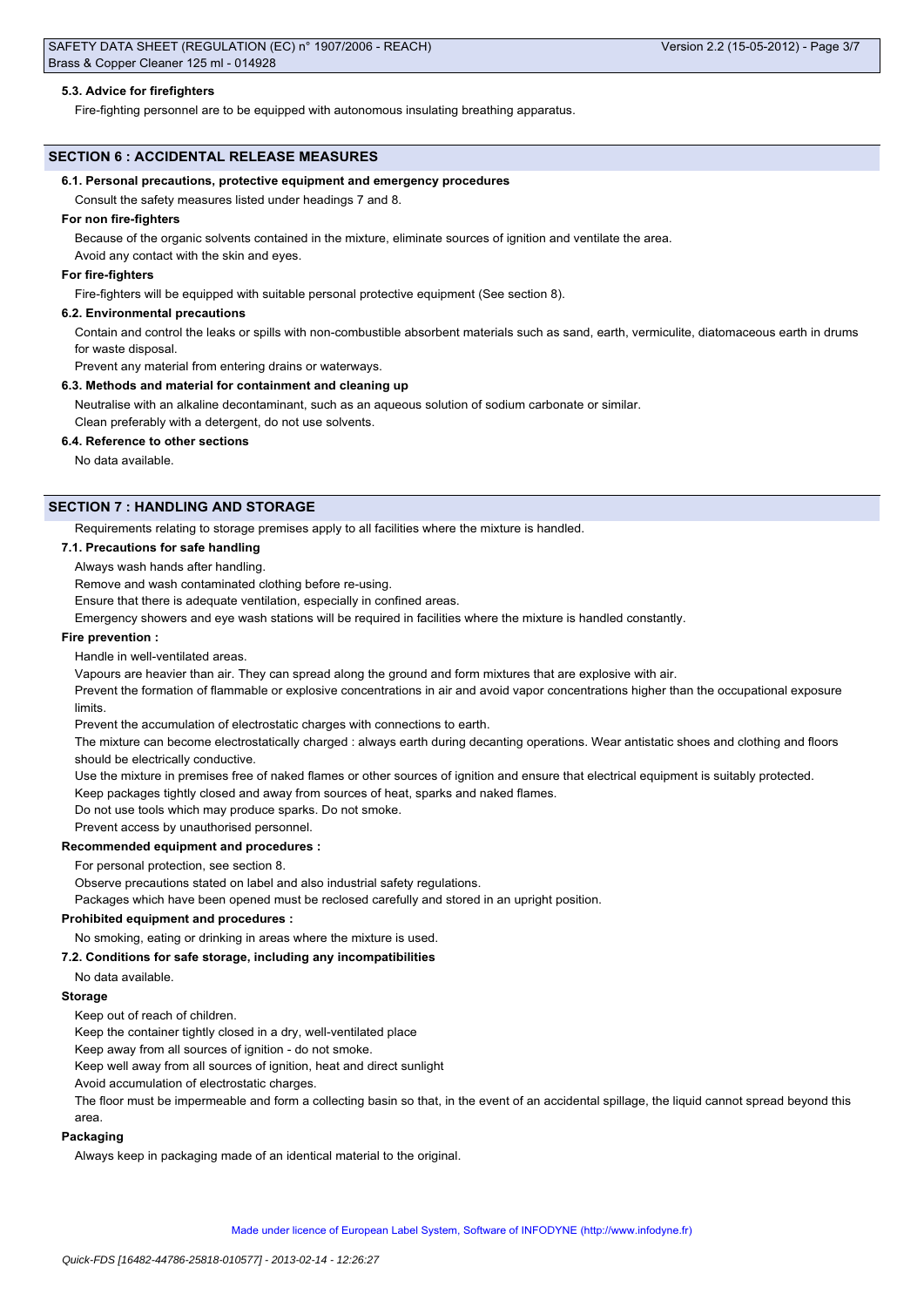## **7.3. Specific end use(s)**

No data available.

## **SECTION 8 : EXPOSURE CONTROLS/PERSONAL PROTECTION**

#### **8.1. Control parameters**

#### **Occupational exposure limits :**

## $E_{\text{min}}$  (2000/161/EU, 2006/15/EC, 2000/20/EC, 08/24/EC)

|            | - European Union (2009/161/EU, 2006/13/EU, 2000/39/EU, 96/24/EU)                                       |                  |               |                  |                          |         |  |
|------------|--------------------------------------------------------------------------------------------------------|------------------|---------------|------------------|--------------------------|---------|--|
| <b>CAS</b> | $VME-mq/m3$ :                                                                                          | $VME-ppm$ :      | $VLE-mq/m3$ : | $VLE-ppm$ :      | Notes:                   |         |  |
| 7664-38-2  |                                                                                                        |                  | 2             |                  |                          |         |  |
|            | - ACGIH TLV (American Conference of Governmental Industrial Hygienists, Threshold Limit Values, 2010): |                  |               |                  |                          |         |  |
| <b>CAS</b> | TWA :                                                                                                  | STEL:            | Ceiling:      | Definition :     | Criteria :               |         |  |
| 64-17-5    | 1000 ppm                                                                                               |                  |               |                  |                          |         |  |
| 7664-38-2  | 1 mg/m3                                                                                                | $3 \text{ mg/m}$ |               |                  | $\overline{\phantom{a}}$ |         |  |
|            | - Germany - AGW (BAuA - TRGS 900, 21/06/2010) :                                                        |                  |               |                  |                          |         |  |
| <b>CAS</b> | VME:                                                                                                   | VME:             | <b>Excess</b> | <b>Notes</b>     |                          |         |  |
| 7631-86-9  |                                                                                                        | 4 mg/m $3 E$     |               | <b>DFG, 2, Y</b> |                          |         |  |
| 64-17-5    | 500 ml/m3                                                                                              | 960 mg/m3        | 2(II)         | DFG. Y           |                          |         |  |
|            | - France (INRS - ED984 : 2008) :                                                                       |                  |               |                  |                          |         |  |
| <b>CAS</b> | $VME-ppm$ :                                                                                            | $VME-mg/m3$ :    | $VLE-ppm$ :   | $VLE-mq/m3$ :    | Notes:                   | TMP No: |  |
| 64-17-5    | 1000                                                                                                   | 1900             | 5000          | 9500             |                          | 84      |  |
| 7664-38-2  | 0.2                                                                                                    |                  | 0.5           | 2                |                          |         |  |
|            | - UK / WEL (Workplace exposure limits, EH40/2005, 2007) :                                              |                  |               |                  |                          |         |  |
| <b>CAS</b> | TWA :                                                                                                  | STEL:            | Ceiling:      | Definition :     | Criteria :               |         |  |
| 64-17-5    | 1000 ppm                                                                                               |                  |               |                  |                          |         |  |
| 7664-38-2  | 1 mg/m $3$                                                                                             | $2 \text{ mg/m}$ |               |                  |                          |         |  |

#### **8.2. Exposure controls**

#### **Personal protection measures, such as personal protective equipment**

Use personal protective equipment that is clean and has been properly maintained.

Store personal protective equipment in a clean place, away from the work area.

Never eat, drink or smoke during use. Remove and wash contaminated clothing before re-using. Ensure that there is adequate ventilation, especially in confined areas.

## **- Eye / face protection**

Avoid contact with eyes.

Use eye protectors designed to protect against liquid splashes

Before handling, wear safety goggles with protective sides accordance with standard EN166.

In the event of high danger, protect the face with a face shield.

Prescription glasses are not considered as protection.

Individuals wearing contact lenses should wear prescription glasses during work where they may be exposed to irritant vapours.

Provide eyewash stations in facilities where the product is handled constantly.

#### **- Hand protection**

Use suitable protective gloves that are resistant to chemical agents in accordance with standard EN374.

Gloves must be selected according to the application and duration of use at the workstation.

Protective gloves need to be selected according to their suitability for the workstation in question : other chemical products that may be handled, necessary physical protections (cutting, pricking, heat protection), level of dexterity required.

Type of gloves recommended :

- Natural latex
- Nitrile rubber (butadiene-acrylonitrile copolymer rubber (NBR))
- PVC (polyvinyl chloride)

- Butyl Rubber (Isobutylene-isoprene copolymer)

- Recommended properties :
- Impervious gloves in accordance with standard EN374

## **- Body protection**

Avoid skin contact.

Wear suitable protective clothing.

Suitable type of protective clothing :

In the event of substantial spatter, wear liquid-tight protective clothing against chemical risks (type 3) in accordance with EN14605 to prevent skin contact.

In the event of a risk of splashing, wear protective clothing against chemical risks (type 6) in accordance with EN13034 to prevent skin contact. Wear suitable protective clothing, in particular overalls and boots. These items must be kept in good condition and cleaned after use. Suitable type of protective boots :

In the event of minor spatter, wear protective boots or half-boots against chemical risks in accordance with standard EN13832-2.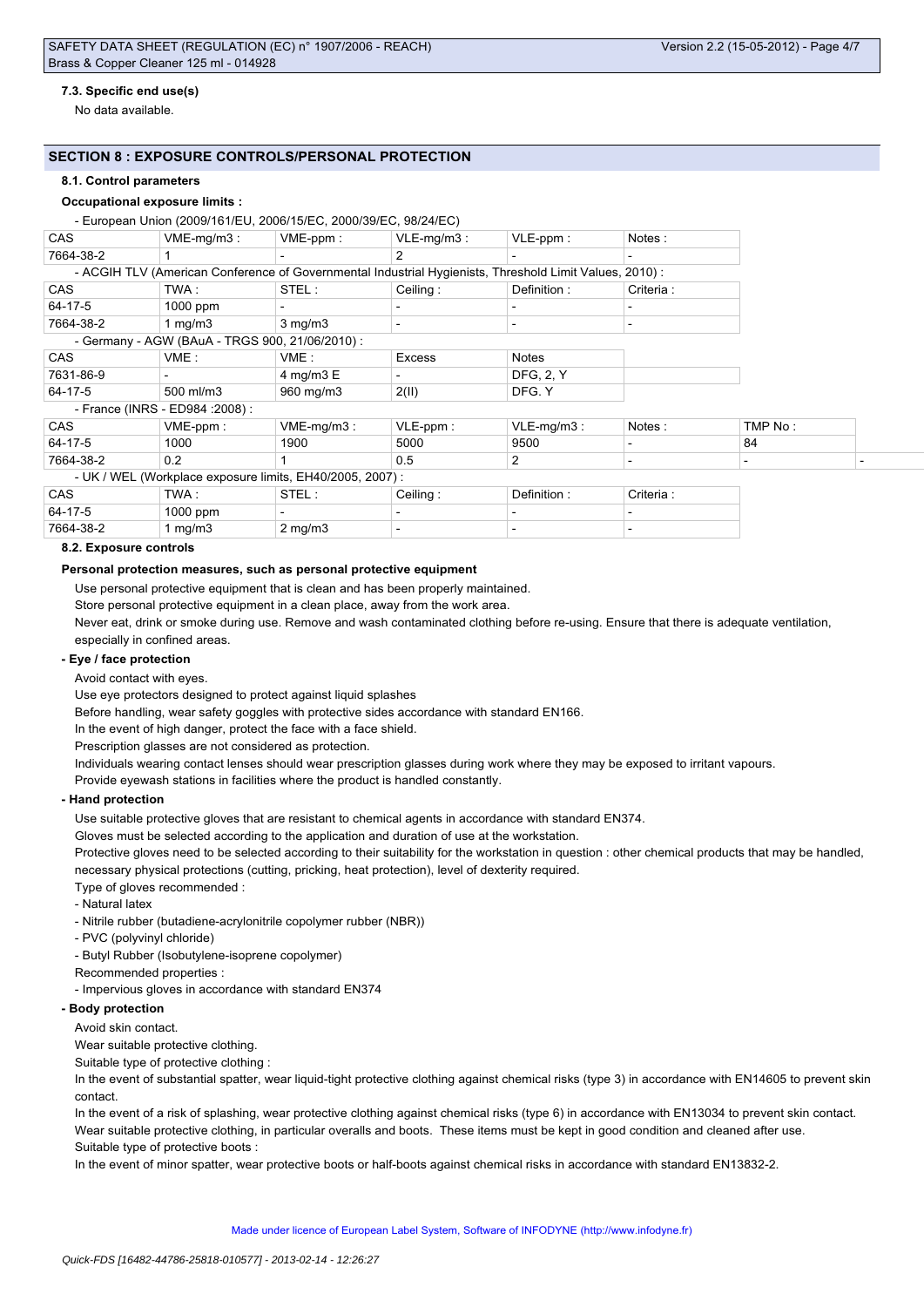In the event of prolonged contact, wear boots or half-boots with liquid-chemical-resistant and waterproof soles and uppers in accordance with standard EN13832-3.

Work clothing worn by personnel shall be laundered regularly.

After contact with the product, all parts of the body that have been soiled must be washed.

## **SECTION 9 : PHYSICAL AND CHEMICAL PROPERTIES**

#### **9.1. Information on basic physical and chemical properties**

#### **General information :**

Physical state : viscous liquid.

| Important health, safety and environmental information |                  |  |  |  |  |
|--------------------------------------------------------|------------------|--|--|--|--|
| $pH$ :                                                 | Not stated.      |  |  |  |  |
|                                                        | strongly acidic. |  |  |  |  |
| Boiling point/boiling range:                           | not relevant.    |  |  |  |  |
| Flash Point:                                           | $33.00 °C$ .     |  |  |  |  |
| Vapour pressure :                                      | not relevant.    |  |  |  |  |
| Density:                                               | $1.15 - 1.2$     |  |  |  |  |
| Water solubility:                                      | Dilutable.       |  |  |  |  |
| Melting point/melting range:                           | not relevant.    |  |  |  |  |
| Self-ignition temperature :                            | not relevant.    |  |  |  |  |
| Decomposition point/decomposition range :              | not relevant.    |  |  |  |  |
|                                                        |                  |  |  |  |  |

## **9.2. Other information**

No data available.

## **SECTION 10 : STABILITY AND REACTIVITY**

#### **10.1. Reactivity**

No data available.

#### **10.2. Chemical stability**

This mixture is stable under the recommended handling and storage conditions in section 7.

#### **10.3. Possibility of hazardous reactions**

When exposed to high temperatures, the mixture can release hazardous decomposition products, such as carbon monoxide and dioxide, fumes and nitrogen oxide.

#### **10.4. Conditions to avoid**

Any apparatus likely to produce a flame or to have a metallic surface at high temperature (burners, electric arcs, furnaces etc.) must not be allowed on the premises.

Avoid :

- accumulation of electrostatic charges.

- heating
- heat
- flames and hot surfaces
- frost

## **10.5. Incompatible materials**

#### **10.6. Hazardous decomposition products**

The thermal decomposition may release/form :

- carbon monoxide (CO)
- carbon dioxide (CO2)

## **SECTION 11 : TOXICOLOGICAL INFORMATION**

#### **11.1. Information on toxicological effects**

May cause irreversible damage to the skin; namely, visible necrosis through the epidermis and into the dermis, following exposure for up to three minutes.

Corrosive reactions are typified by ulcers, bleeding, bloody scabs, and, by the end of observation at 14 days, by discolouration due to blanching of the skin, complete areas of alopecia, and scars.

## **11.1.1. Substances**

No toxicological data available for the substances.

### **11.1.2. Mixture**

### **Skin corrosion/skin irritation :**

Corrosive classification is based on an extreme pH value.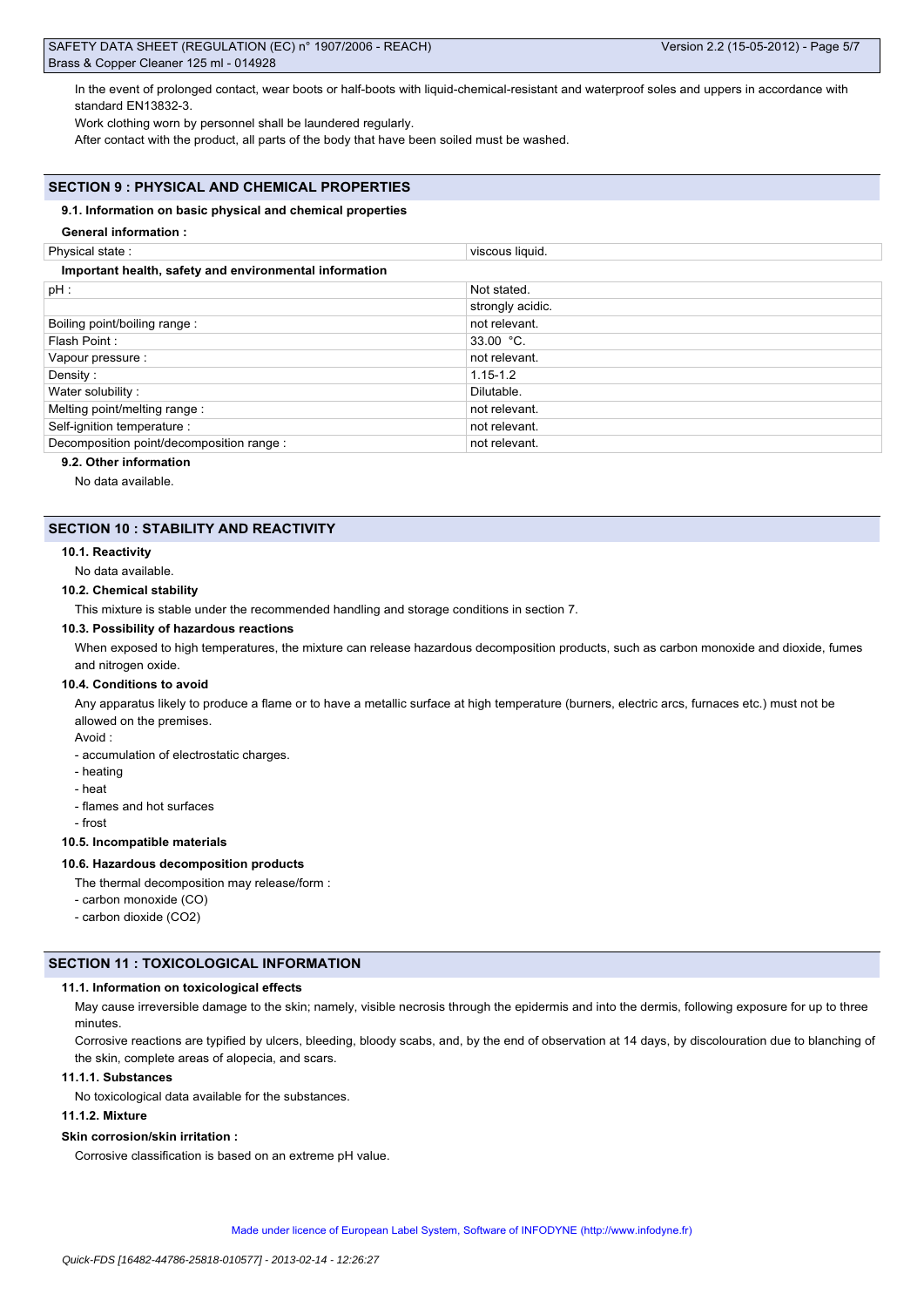## **Monograph(s) from the IARC (International Agency for Research on Cancer) :**

CAS 7631-86-9 : IARC Group 3 : The agent is not classifiable as to its carcinogenicity to humans. CAS 64-17-5 : IARC Group 1 : The agent is carcinogenic to humans.

#### **SECTION 12 : ECOLOGICAL INFORMATION**

#### **12.1. Toxicity**

#### **12.1.1. Substances**

No aquatic toxicity data available for the substances.

### **12.1.2. Mixtures**

No aquatic toxicity data available for the mixture.

**12.2. Persistence and degradability**

#### No data available.

#### **12.3. Bioaccumulative potential**

No data available.

**12.4. Mobility in soil**

No data available.

#### **12.5. Results of PBT and vPvB assessment**

No data available.

### **12.6. Other adverse effects**

No data available.

## **SECTION 13 : DISPOSAL CONSIDERATIONS**

Proper waste management of the mixture and/or its container must be determined in accordance with Directive 2008/98/EC.

### **13.1. Waste treatment methods**

Do not pour into drains or waterways.

#### **Waste :**

Waste management is carried out without endangering human health, without harming the environment and, in particular without risk to water, air, soil, plants or animals.

Recycle or dispose of waste in compliance with current legislation, preferably via a certified collector or company.

Do not contaminate the ground or water with waste, do not dispose of waste into the environment.

### **Soiled packaging :**

Empty container completely. Keep label(s) on container.

Give to a certified disposal contractor.

## **SECTION 14 : TRANSPORT INFORMATION**

Transport product in compliance with provisions of the ADR for road, RID for rail, IMDG for sea and ICAO/IATA for air transport (ADR 2011 -IMDG 2010 - ICAO/IATA 2012).

## **14.1. UN number**

2924

#### **14.2. UN proper shipping name**

UN2924=FLAMMABLE LIQUID, CORROSIVE, N.O.S. (ethanol, phosphoric acid ...%)

#### **14.3. Transport hazard class(es)**

- Classification :



3+8 **14.4. Packing group**

III

**14.5. Environmental hazards**

-

**14.6. Special precautions for user**